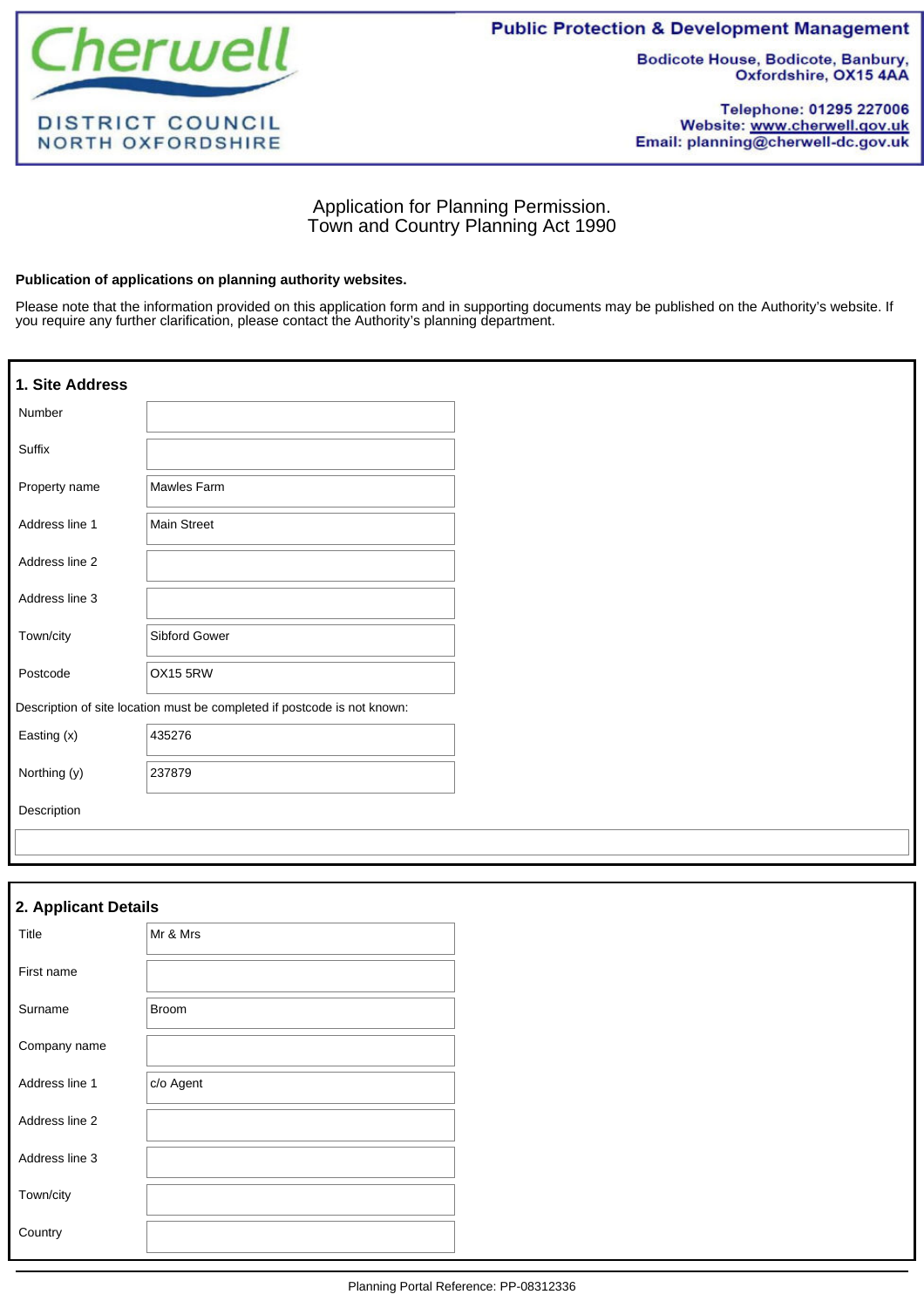# **2. Applicant Details**

| . .              |  |
|------------------|--|
| Postcode         |  |
| Primary number   |  |
| Secondary number |  |
| Fax number       |  |
| Email address    |  |

Are you an agent acting on behalf of the applicant? Are you are set of the SNo Mo

| 3. Agent Details |                                |
|------------------|--------------------------------|
| Title            |                                |
| First name       |                                |
| Surname          |                                |
| Company name     | JPPC - Chartered Town Planners |
| Address line 1   | JPPC - Chartered Town Planners |
| Address line 2   | <b>Bagley Croft</b>            |
| Address line 3   | Hinksey Hill                   |
| Town/city        | Oxford                         |
| Country          |                                |
| Postcode         | OX15BD                         |
| Primary number   |                                |
| Secondary number |                                |
| Fax number       |                                |
| Email            |                                |
|                  |                                |

| 4. Site Area                                                            |          |     |  |
|-------------------------------------------------------------------------|----------|-----|--|
| What is the measurement of the site area?<br>(numeric characters only). |          | 0.2 |  |
| Unit                                                                    | hectares |     |  |

## **5. Description of the Proposal**

Please describe details of the proposed development or works including any change of use.

If you are applying for Technical Details Consent on a site that has been granted Permission In Principle, please include the relevant details in the description below.

Conversion of existing stone/brick barns to 1 no. dwelling and conversion of existing steel pole barn to 1 no. dwelling. Associated works including landscaping and new access.

Has the work or change of use already started? No was also seen to the work of change of use already started?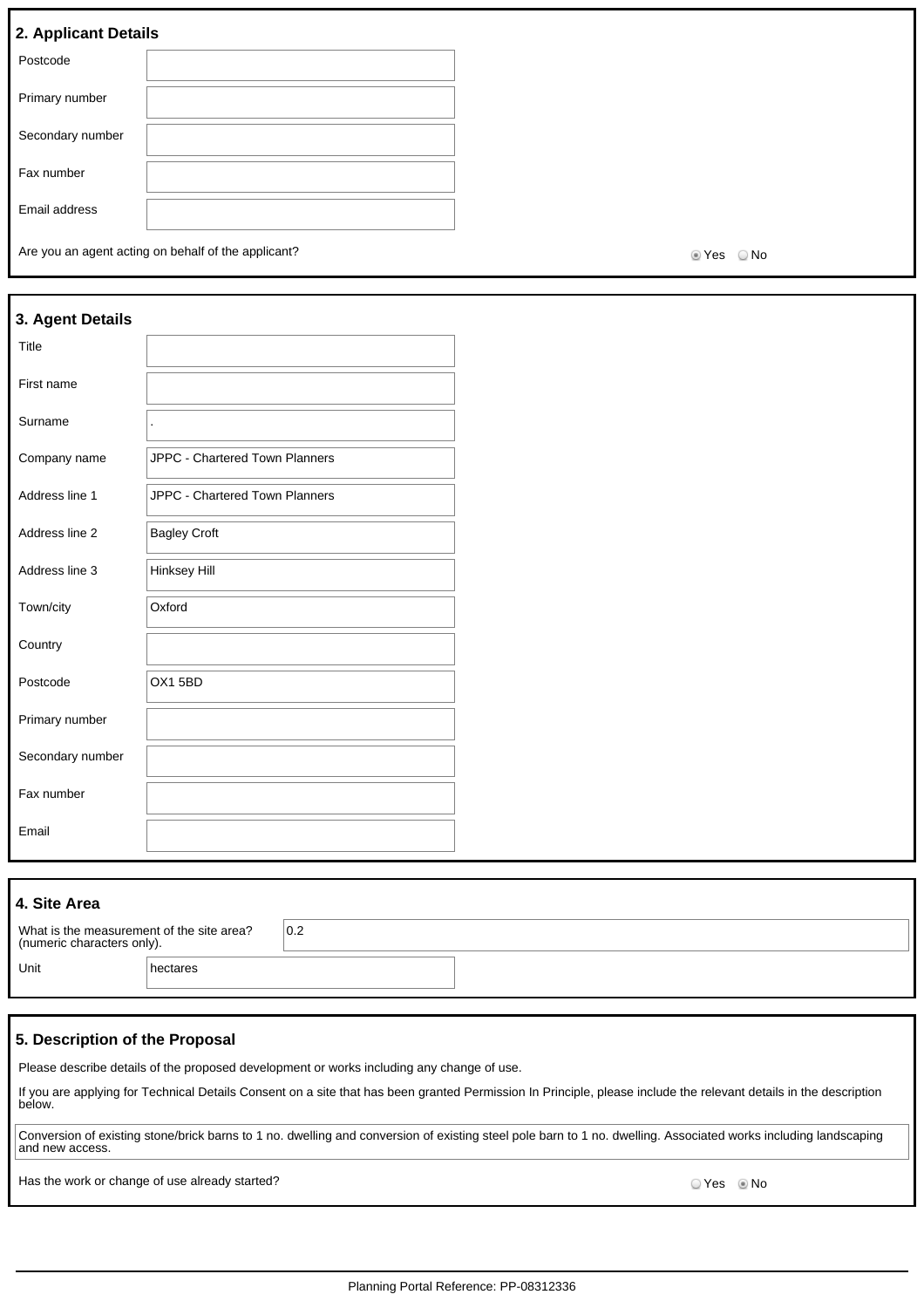# **6. Existing Use**

Please describe the current use of the site

| Agricultural                                                                                                                                   |             |  |
|------------------------------------------------------------------------------------------------------------------------------------------------|-------------|--|
| Is the site currently vacant?                                                                                                                  | ⊙ Yes © No  |  |
| Does the proposal involve any of the following? If Yes, you will need to submit an appropriate contamination assessment with your application. |             |  |
| Land which is known to be contaminated                                                                                                         | $OYes$ Mo   |  |
| Land where contamination is suspected for all or part of the site                                                                              | ◎ Yes  ◎ No |  |
| A proposed use that would be particularly vulnerable to the presence of contamination                                                          | ii Yes ONo  |  |
|                                                                                                                                                |             |  |

# **7. Materials**

Does the proposed development require any materials to be used? <br>
No Yes ONo

**Please provide a description of existing and proposed materials and finishes to be used (including type, colour and name for each material):**

| Walls                                                      |                                                           |
|------------------------------------------------------------|-----------------------------------------------------------|
| Description of existing materials and finishes (optional): |                                                           |
| Description of proposed materials and finishes:            | Local stone, brickwork to match existing, timber cladding |

| Roof                                                       |                                                 |  |
|------------------------------------------------------------|-------------------------------------------------|--|
| Description of existing materials and finishes (optional): |                                                 |  |
| Description of proposed materials and finishes:            | Standing seam metal, corrugated sheet and slate |  |

| Windows                                                    |                            |
|------------------------------------------------------------|----------------------------|
| Description of existing materials and finishes (optional): |                            |
| Description of proposed materials and finishes:            | Aluminium/Timber composite |

| Doors                                                      |                                    |
|------------------------------------------------------------|------------------------------------|
| Description of existing materials and finishes (optional): |                                    |
| Description of proposed materials and finishes:            | Aluminium/timber composite, timber |

| Vehicle access and hard standing                           |                        |
|------------------------------------------------------------|------------------------|
| Description of existing materials and finishes (optional): |                        |
| Description of proposed materials and finishes:            | Stone setts and gravel |

| Other type of material (e.g. guttering) Guttering          |                                |
|------------------------------------------------------------|--------------------------------|
| Description of existing materials and finishes (optional): |                                |
| Description of proposed materials and finishes:            | Black cast iron to stone barns |

Are you supplying additional information on submitted plans, drawings or a design and access statement?  $\bullet$  Yes  $\bullet$  Yes  $\bullet$  No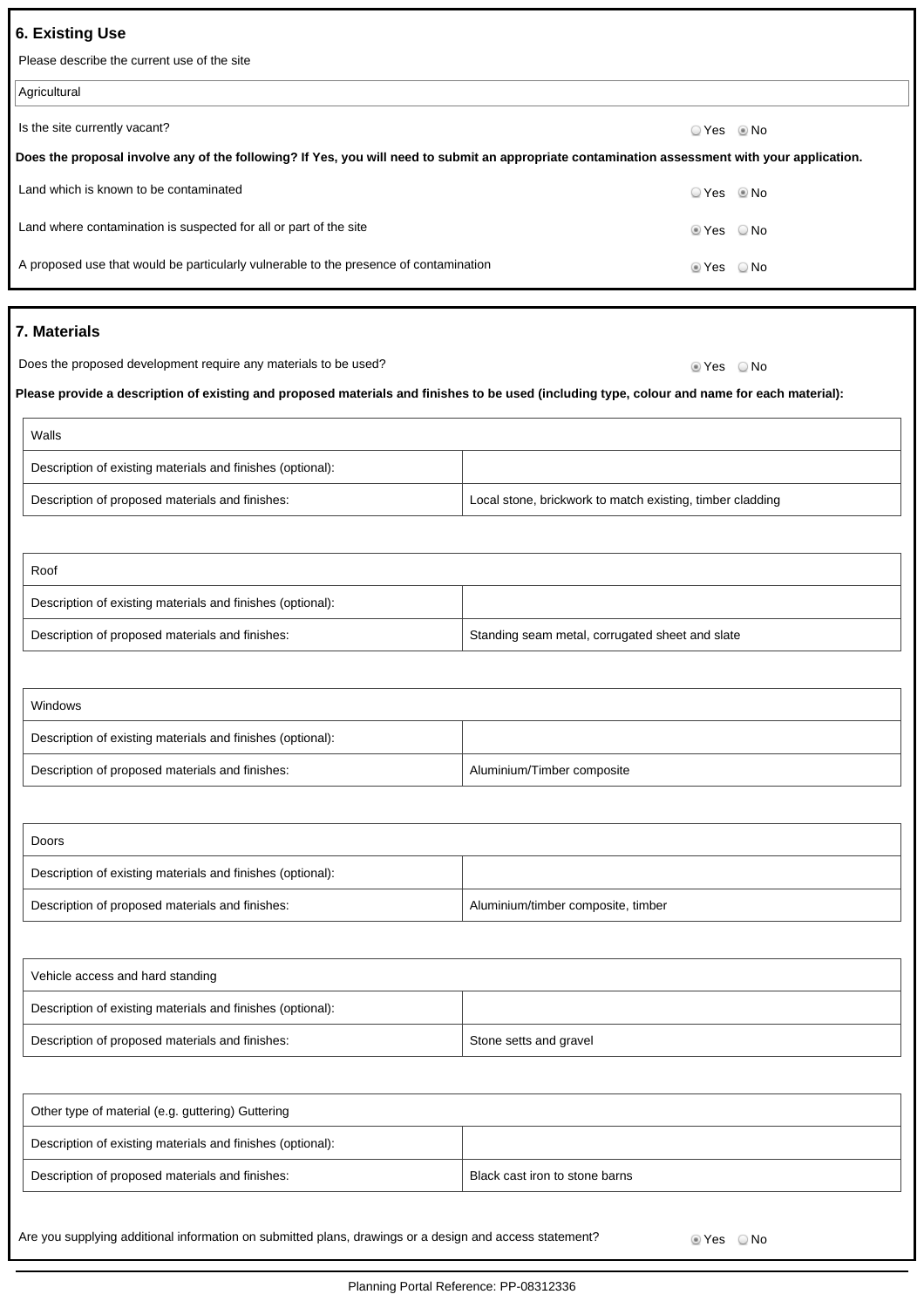## **7. Materials**

If Yes, please state references for the plans, drawings and/or design and access statement

See submitted elevational drawings - PA-0011, PA-0012, PA-0013, PA-0014, PA-0015, PA-0016, PA-0017, PA-0018

| 8. Pedestrian and Vehicle Access, Roads and Rights of Way                                                                                                                                                                                                                                                                                                                                                                                                                        |                        |      |
|----------------------------------------------------------------------------------------------------------------------------------------------------------------------------------------------------------------------------------------------------------------------------------------------------------------------------------------------------------------------------------------------------------------------------------------------------------------------------------|------------------------|------|
| Is a new or altered vehicular access proposed to or from the public highway?                                                                                                                                                                                                                                                                                                                                                                                                     | $\circ$ Yes $\circ$ No |      |
| Is a new or altered pedestrian access proposed to or from the public highway?                                                                                                                                                                                                                                                                                                                                                                                                    | $\circ$ Yes $\circ$ No |      |
| Are there any new public roads to be provided within the site?                                                                                                                                                                                                                                                                                                                                                                                                                   | ⊙ Yes © No             |      |
| Are there any new public rights of way to be provided within or adjacent to the site?                                                                                                                                                                                                                                                                                                                                                                                            | ⊙ Yes © No             |      |
| Do the proposals require any diversions/extinguishments and/or creation of rights of way?                                                                                                                                                                                                                                                                                                                                                                                        | ⊙ Yes © No             |      |
| If you answered Yes to any of the above questions, please show details on your plans/drawings and state their reference numbers                                                                                                                                                                                                                                                                                                                                                  |                        |      |
| See drawing 21327-01-B                                                                                                                                                                                                                                                                                                                                                                                                                                                           |                        |      |
|                                                                                                                                                                                                                                                                                                                                                                                                                                                                                  |                        |      |
| 9. Vehicle Parking                                                                                                                                                                                                                                                                                                                                                                                                                                                               |                        |      |
| Is vehicle parking relevant to this proposal?                                                                                                                                                                                                                                                                                                                                                                                                                                    | ○ Yes ◎ No             |      |
|                                                                                                                                                                                                                                                                                                                                                                                                                                                                                  |                        |      |
| 10. Trees and Hedges                                                                                                                                                                                                                                                                                                                                                                                                                                                             |                        |      |
| Are there trees or hedges on the proposed development site?                                                                                                                                                                                                                                                                                                                                                                                                                      | $\circ$ Yes $\circ$ No |      |
| And/or: Are there trees or hedges on land adjacent to the proposed development site that could influence the<br>development or might be important as part of the local landscape character?                                                                                                                                                                                                                                                                                      | $\circ$ Yes $\circ$ No |      |
| If Yes to either or both of the above, you may need to provide a full tree survey, at the discretion of your local planning authority. If a tree survey is<br>required, this and the accompanying plan should be submitted alongside your application. Your local planning authority should make clear on its<br>website what the survey should contain, in accordance with the current 'BS5837: Trees in relation to design, demolition and construction -<br>Recommendations'. |                        |      |
|                                                                                                                                                                                                                                                                                                                                                                                                                                                                                  |                        |      |
| 11. Assessment of Flood Risk                                                                                                                                                                                                                                                                                                                                                                                                                                                     |                        |      |
| Is the site within an area at risk of flooding? (Refer to the Environment Agency's Flood Map showing flood zones 2 and 3 Q Yes No<br>and consult Environment Agency standing advice and your local planning authority requirements for information as<br>necessary.)                                                                                                                                                                                                             |                        |      |
| If Yes, you will need to submit a Flood Risk Assessment to consider the risk to the proposed site.                                                                                                                                                                                                                                                                                                                                                                               |                        |      |
| Is your proposal within 20 metres of a watercourse (e.g. river, stream or beck)?                                                                                                                                                                                                                                                                                                                                                                                                 | ○ Yes                  | © No |
| Will the proposal increase the flood risk elsewhere?                                                                                                                                                                                                                                                                                                                                                                                                                             | ◯ Yes                  | © No |
| How will surface water be disposed of?                                                                                                                                                                                                                                                                                                                                                                                                                                           |                        |      |
| Sustainable drainage system                                                                                                                                                                                                                                                                                                                                                                                                                                                      |                        |      |
| □Existing water course                                                                                                                                                                                                                                                                                                                                                                                                                                                           |                        |      |
| □Soakaway                                                                                                                                                                                                                                                                                                                                                                                                                                                                        |                        |      |
| Main sewer                                                                                                                                                                                                                                                                                                                                                                                                                                                                       |                        |      |
| $\Box$ Pond/lake                                                                                                                                                                                                                                                                                                                                                                                                                                                                 |                        |      |
|                                                                                                                                                                                                                                                                                                                                                                                                                                                                                  |                        |      |
| 12. Biodiversity and Geological Conservation                                                                                                                                                                                                                                                                                                                                                                                                                                     |                        |      |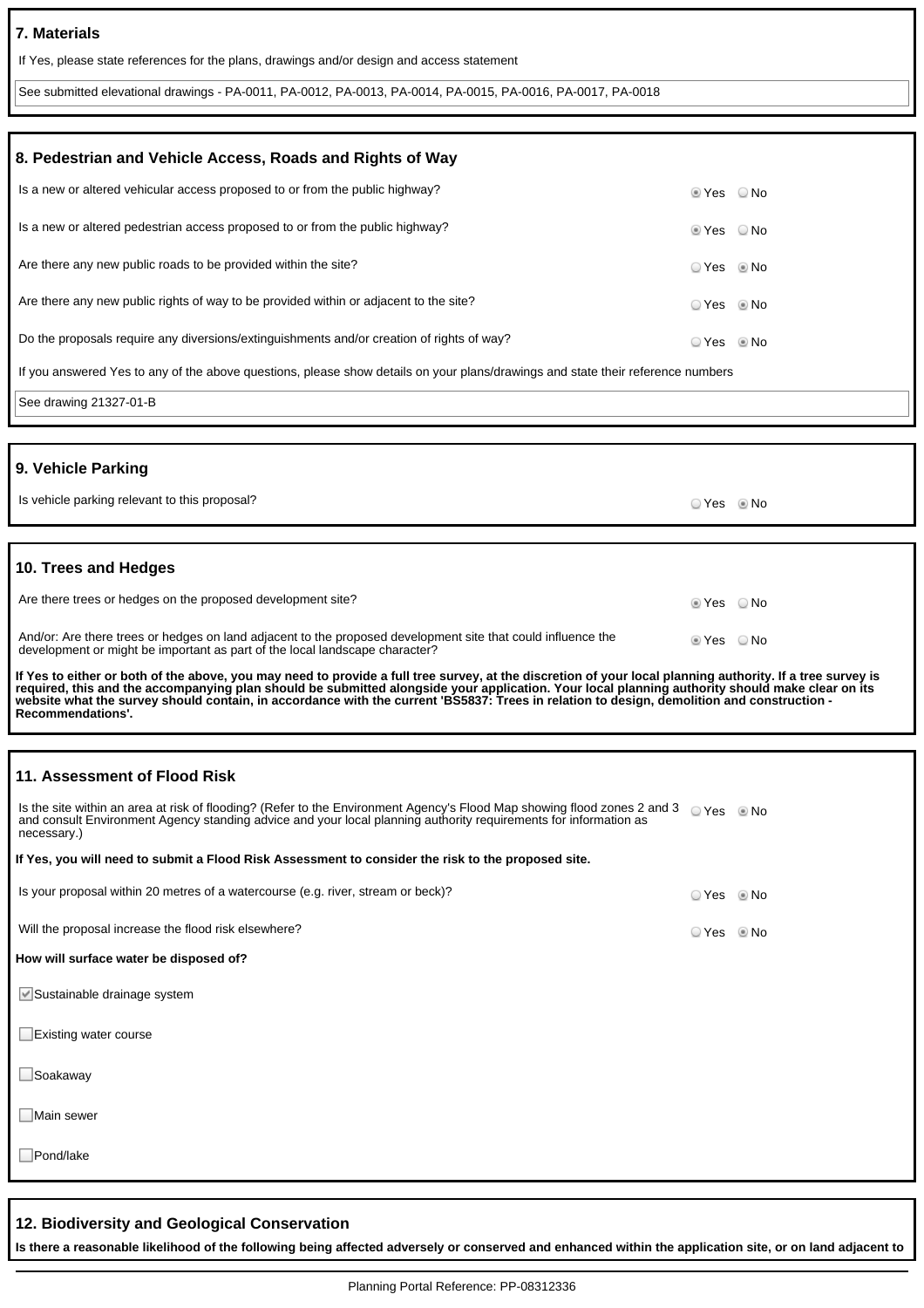## **12. Biodiversity and Geological Conservation**

#### **or near the application site?**

**To assist in answering this question correctly, please refer to the help text which provides guidance on determining if any important biodiversity or geological conservation features may be present or nearby; and whether they are likely to be affected by the proposals.**

|  |  | a) Protected and priority species: |  |  |  |
|--|--|------------------------------------|--|--|--|
|--|--|------------------------------------|--|--|--|

- Yes, on the development site
- Yes, on land adjacent to or near the proposed development
- No

b) Designated sites, important habitats or other biodiversity features:

- Yes, on the development site
- Yes, on land adjacent to or near the proposed development
- No
- c) Features of geological conservation importance:
- Yes, on the development site
- Yes, on land adjacent to or near the proposed development
- **®**No

#### **13. Foul Sewage**

Please state how foul sewage is to be disposed of:

- **Mains Sewer**
- □Septic Tank
- Package Treatment plant
- Cess Pit
- □Other
- Unknown

Are you proposing to connect to the existing drainage system?<br>
Are you proposing to connect to the existing drainage system?

# **14. Waste Storage and Collection** Do the plans incorporate areas to store and aid the collection of waste?  $\blacksquare$  Yes  $\blacksquare$  Yes  $\blacksquare$  No If Yes, please provide details: Dedicated bin storage area Have arrangements been made for the separate storage and collection of recyclable waste? <br>
In the state of the No If Yes, please provide details: Dedicated bin storage area

### **15. Trade Effluent**

Does the proposal involve the need to dispose of trade effluents or trade waste?<br>
O Yes © No

#### **16. Residential/Dwelling Units**

**Due to changes in the information requirements for this question that are not currently available on the system, if you need to supply details of Residential/Dwelling Units for your application please follow these steps: 1. Answer 'No' to the question below; 2. Download and complete this supplementary information template (PDF); 3. Upload it as a supporting document on this application, using the 'Supplementary information template' document type. This will provide the local authority with the required information to validate and determine your application.** Does your proposal include the gain, loss or change of use of residential units?  $\bullet$  Yes No

Please select the proposed housing categories that are relevant to your proposal.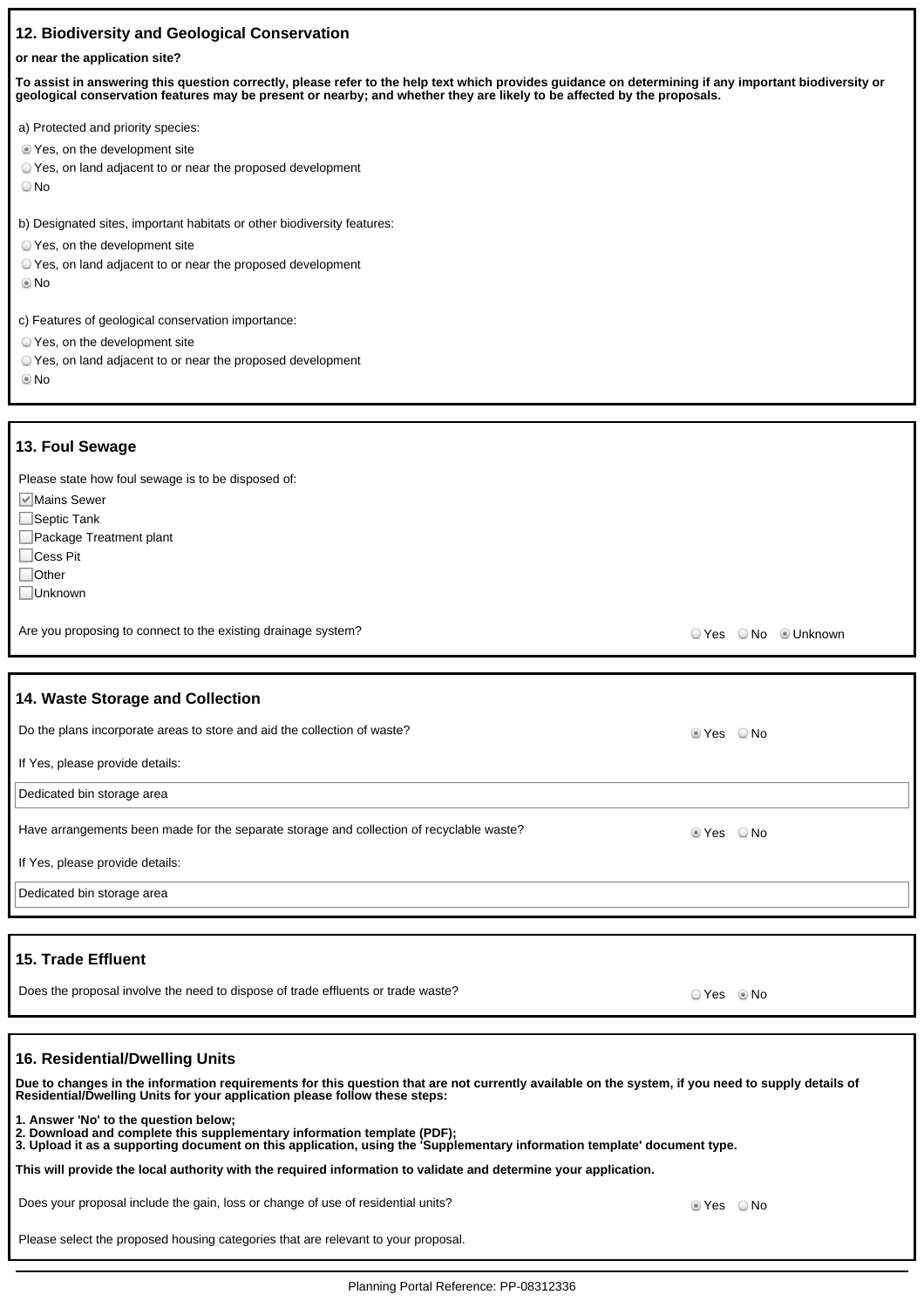## **16. Residential/Dwelling Units**

**Market** 

□Social

 $\Box$ Intermediate

■Key Worker

Add 'Market' residential units

| <b>Market: Proposed Housing</b>                                                                                                                           |                |                    |             |                |             |                |
|-----------------------------------------------------------------------------------------------------------------------------------------------------------|----------------|--------------------|-------------|----------------|-------------|----------------|
|                                                                                                                                                           |                | Number of bedrooms |             |                |             |                |
|                                                                                                                                                           |                | 2                  | 3           | $4+$           | Unknown     | Total          |
| Houses                                                                                                                                                    | 0              | $\mathbf 0$        | 0           | 2              | $\mathbf 0$ | $\overline{2}$ |
| Total                                                                                                                                                     | $\mathbf 0$    | $\mathbf 0$        | $\mathbf 0$ | $\overline{c}$ | $\mathbf 0$ | $\overline{2}$ |
| Please select the existing housing categories that are relevant to your proposal.<br>$\Box$ Market<br>$\Box$ Social<br>$\Box$ Intermediate<br>□Key Worker |                |                    |             |                |             |                |
| Total proposed residential units                                                                                                                          | $\overline{2}$ |                    |             |                |             |                |
| Total existing residential units                                                                                                                          | 0              |                    |             |                |             |                |

## **17. All Types of Development: Non-Residential Floorspace**

Does your proposal involve the loss, gain or change of use of non-residential floorspace? <br>
No

If you have answered Yes to the question above please add details in the following table:

| Use Class | Existing gross<br>internal floorspace<br>(square metres) | Gross internal<br>floorspace to be lost<br>by change of use or<br>demolition (square<br>metres) | Total gross new<br>internal floorspace<br>proposed (including<br>changes of use)<br>(square metres) | Net additional gross<br>internal floorspace<br>following<br>development (square<br>metres) |
|-----------|----------------------------------------------------------|-------------------------------------------------------------------------------------------------|-----------------------------------------------------------------------------------------------------|--------------------------------------------------------------------------------------------|
| Other     | 551                                                      | 551                                                                                             | 621                                                                                                 | 70                                                                                         |
| Total     | 551                                                      | 551                                                                                             | 621                                                                                                 | 70                                                                                         |

|  | For hotels, residential institutions and hostels please additionally indicate the loss or gain of rooms: |  |  |  |
|--|----------------------------------------------------------------------------------------------------------|--|--|--|
|  |                                                                                                          |  |  |  |
|  |                                                                                                          |  |  |  |

# **18. Employment**

Will the proposed development require the employment of any staff? Will the proposed of any staff?

# **19. Hours of Opening**

Are Hours of Opening relevant to this proposal? Are No will be a state of the No will be a No will be a No will be a No will be a No will be a No will be a No will be a No will be a No will be a No will be a No will be a N

# **20. Industrial or Commercial Processes and Machinery**

Please describe the activities and processes which would be carried out on the site and the end products including plant, ventilation or air conditioning. Please include the type of machinery which may be installed on site: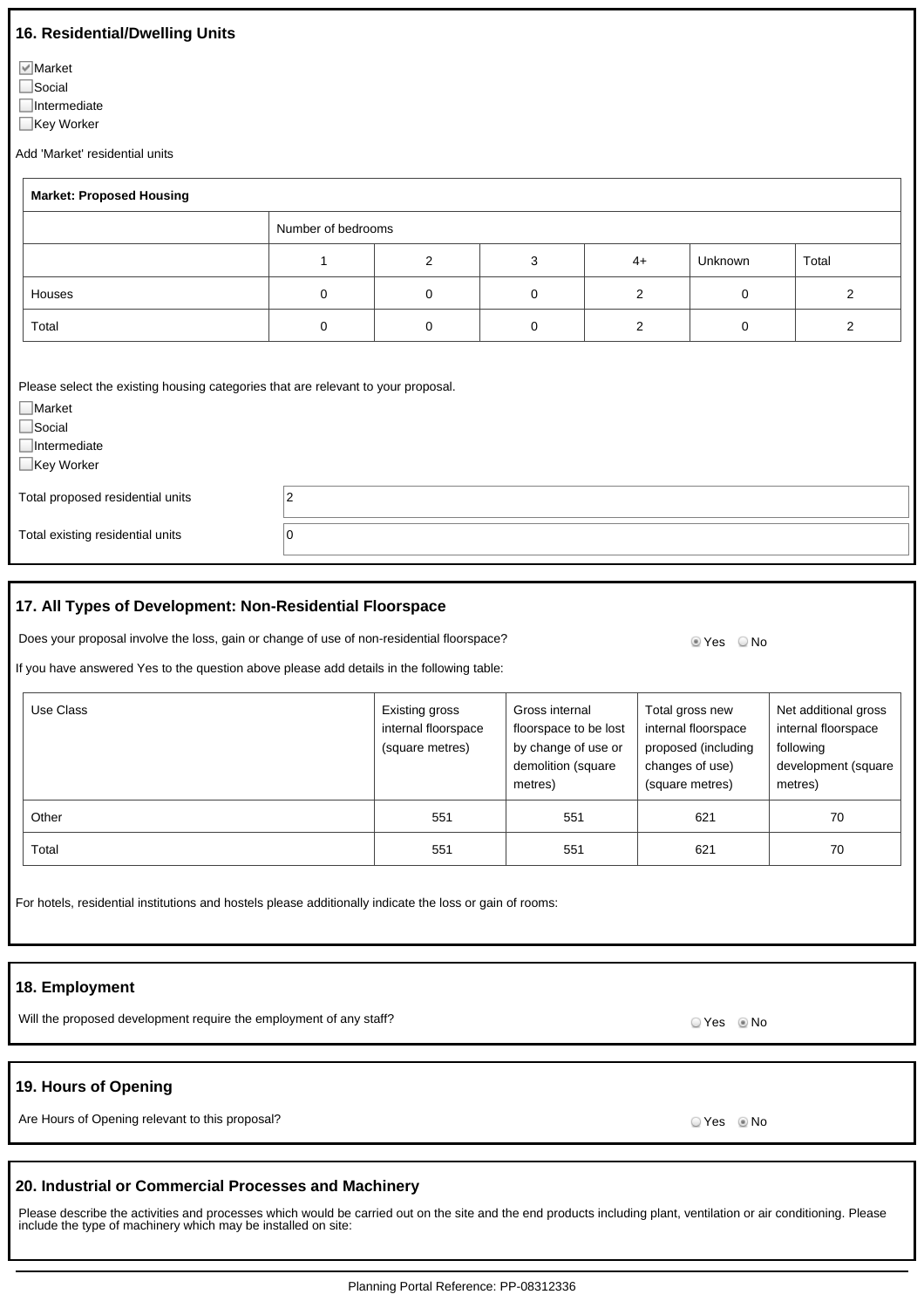|                                                                                                                                                                     | 20. Industrial or Commercial Processes and Machinery                                                                                                                                                                        |            |      |  |  |
|---------------------------------------------------------------------------------------------------------------------------------------------------------------------|-----------------------------------------------------------------------------------------------------------------------------------------------------------------------------------------------------------------------------|------------|------|--|--|
| n/a                                                                                                                                                                 |                                                                                                                                                                                                                             |            |      |  |  |
|                                                                                                                                                                     | Is the proposal for a waste management development?                                                                                                                                                                         | ⊙ Yes © No |      |  |  |
|                                                                                                                                                                     | If this is a landfill application you will need to provide further information before your application can be determined. Your waste planning authority<br>should make it clear what information it requires on its website |            |      |  |  |
|                                                                                                                                                                     |                                                                                                                                                                                                                             |            |      |  |  |
| 21. Hazardous Substances                                                                                                                                            |                                                                                                                                                                                                                             |            |      |  |  |
|                                                                                                                                                                     | Does the proposal involve the use or storage of any hazardous substances?                                                                                                                                                   | ☉ Yes      | © No |  |  |
|                                                                                                                                                                     |                                                                                                                                                                                                                             |            |      |  |  |
| 22. Site Visit                                                                                                                                                      |                                                                                                                                                                                                                             |            |      |  |  |
|                                                                                                                                                                     | Can the site be seen from a public road, public footpath, bridleway or other public land?                                                                                                                                   | ○ Yes ◎ No |      |  |  |
| If the planning authority needs to make an appointment to carry out a site visit, whom should they contact?<br><b>The agent</b><br>The applicant<br>O Other person  |                                                                                                                                                                                                                             |            |      |  |  |
|                                                                                                                                                                     |                                                                                                                                                                                                                             |            |      |  |  |
| 23. Pre-application Advice                                                                                                                                          |                                                                                                                                                                                                                             |            |      |  |  |
|                                                                                                                                                                     | Has assistance or prior advice been sought from the local authority about this application?                                                                                                                                 | ■ Yes ■ No |      |  |  |
| If Yes, please complete the following information about the advice you were given (this will help the authority to deal with this application more<br>efficiently): |                                                                                                                                                                                                                             |            |      |  |  |
| Officer name:                                                                                                                                                       |                                                                                                                                                                                                                             |            |      |  |  |
| Title                                                                                                                                                               |                                                                                                                                                                                                                             |            |      |  |  |
| First name                                                                                                                                                          |                                                                                                                                                                                                                             |            |      |  |  |
| Surname                                                                                                                                                             |                                                                                                                                                                                                                             |            |      |  |  |
| Reference                                                                                                                                                           |                                                                                                                                                                                                                             |            |      |  |  |
| Date (Must be pre-application submission)                                                                                                                           |                                                                                                                                                                                                                             |            |      |  |  |
| 04/06/2019                                                                                                                                                          |                                                                                                                                                                                                                             |            |      |  |  |
| Details of the pre-application advice received                                                                                                                      |                                                                                                                                                                                                                             |            |      |  |  |
| See Planning Statement                                                                                                                                              |                                                                                                                                                                                                                             |            |      |  |  |
|                                                                                                                                                                     |                                                                                                                                                                                                                             |            |      |  |  |

## **24. Authority Employee/Member**

**With respect to the Authority, is the applicant and/or agent one of the following: (a) a member of staff (b) an elected member (c) related to a member of staff (d) related to an elected member** It is an important principle of decision-making that the process is open and transparent. For the purposes of this question, "related to" means related, by birth or otherwise, closely enough that a fair-minded and informed observer, having considered the facts, would conclude that there was bias on the part of the decision-maker in the Local Planning Authority. O Yes O No

Do any of the above statements apply?

# **25. Ownership Certificates and Agricultural Land Declaration**

**CERTIFICATE OF OWNERSHIP - CERTIFICATE B - Town and Country Planning (Development Management Procedure) (England) Order 2015 Certificate under Article 14**

**I certify/The applicant certifies that I have/the applicant has given the requisite notice to everyone else (as listed below) who, on the day 21 days before the date of this application, was the owner\* and/or agricultural tenant\*\* of any part of the land or building to which this application relates.**